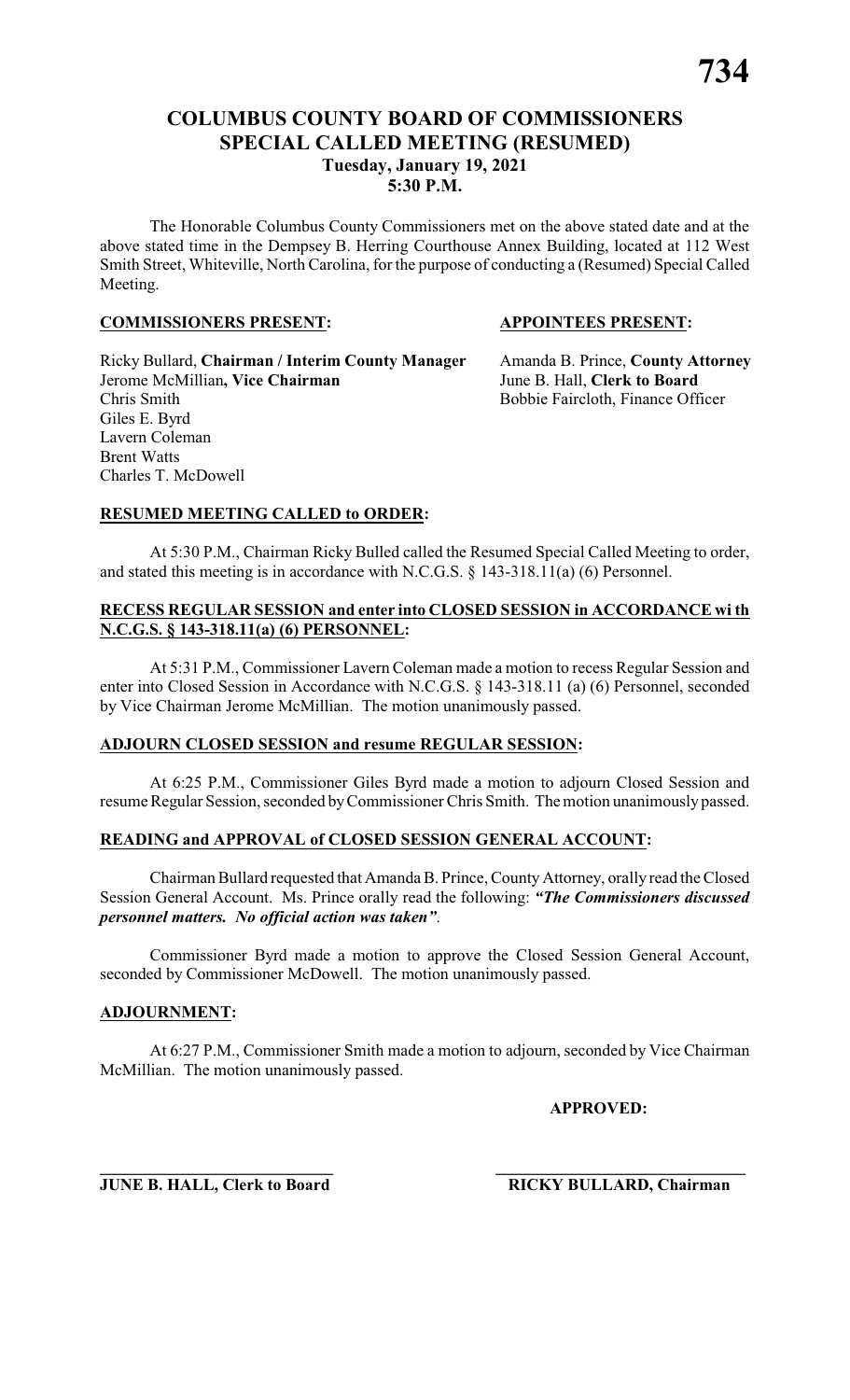The Honorable Columbus County Commissioners met on the above stated date and at the above stated time in the Dempsey B. Herring Courthouse Annex Building, located at 112 West Smith Street, Whiteville, North Carolina, for the purpose of conducting a Regular Session Meeting, it being the third Monday.

#### **COMMISSIONERS PRESENT: APPOINTEES PRESENT:**

Ricky Bullard, **Chairman / Interim County Manager** Amanda B. Prince, **County Attorney** Jerome McMillian**, Vice Chairman** June B. Hall, **Clerk to Board** Chris Smith Bobbie Faircloth, **Finance Officer** Giles E. Byrd Lavern Coleman Brent Watts Charles T. McDowell

#### **Agenda Items #1, #2 and #3: MEETING CALLED to ORDER, INVOCATION and PLEDGE of ALLEGIANCE:**

At 6:30 P.M., Chairman Ricky Bullard called the January 19, 2021 Regular Session Meeting to order. The invocation was delivered byCommissioner Lavern Coleman. Everyone in attendance stood and pledged Allegiance to the Flag of the United States of America which was led by Commissioner Giles E. Byrd.

# **Agenda Item #4: BOARD MINUTES APPROVAL:**

Commissioner Cole made a motion to approve the January 04, 2021 Regular Session Board Meeting Minutes, as recorded, seconded by Vice Chairman McMillian. The motion unanimously passed.

# **Agenda Item #5: PUBLIC INPUT (by TELEPHONE, E-MAIL or LETTER):**

Chairman Bullard opened the floor for Public Input. No Public Input was received.

# **Agenda Item #6: COOPERATIVE EXTENSION - REQUEST for FUNDING for GIANT SALVINIA INVASIVE WEED:**

Dalton Dockery, Extension Director, will explain the request for funding regarding the eradication of the Giant Salvinia Invasive Weed.

After lengthy and detailed discussion relative to the noxious and invasive weed salvinia, and the cost of the eradication of the same, Commissioner Watts made a motion to table this item until the February 01, 2021 Meeting, and have affected farmers present, seconded by Commissioner Byrd. The motion unanimously passed.

# **Agenda Item #7: EMERGENCY SERVICES - FIBER CONNECTIVITY for VIPER/PAGING RADIO PROJECT:**

Kay Worley, Emergency Services Director, requested funding from Fund Balance for the fiber connectivity for the Viper/Paging Radio Project.

Ms. Worley stated the following:

- 1. Some of the tower sites for the fiber connectivity for the VIPER/Paging Radio Project did not measure up to the analysis;
- 2. One (1) of the towers that did not pass was at Fair Bluff, and needs modifications done; **and**
- 3. Motorola Solutions has given the County a Change Order in the mount of \$29,160 which needs Board approval.

Commissioner Coleman made a motion to approve the Change Order in the amount of \$29,160, to Contract Number 254458 with Motorola Solutions, seconded by Commissioner Watts, to be taken from Fund Balance. The motion unanimously passed.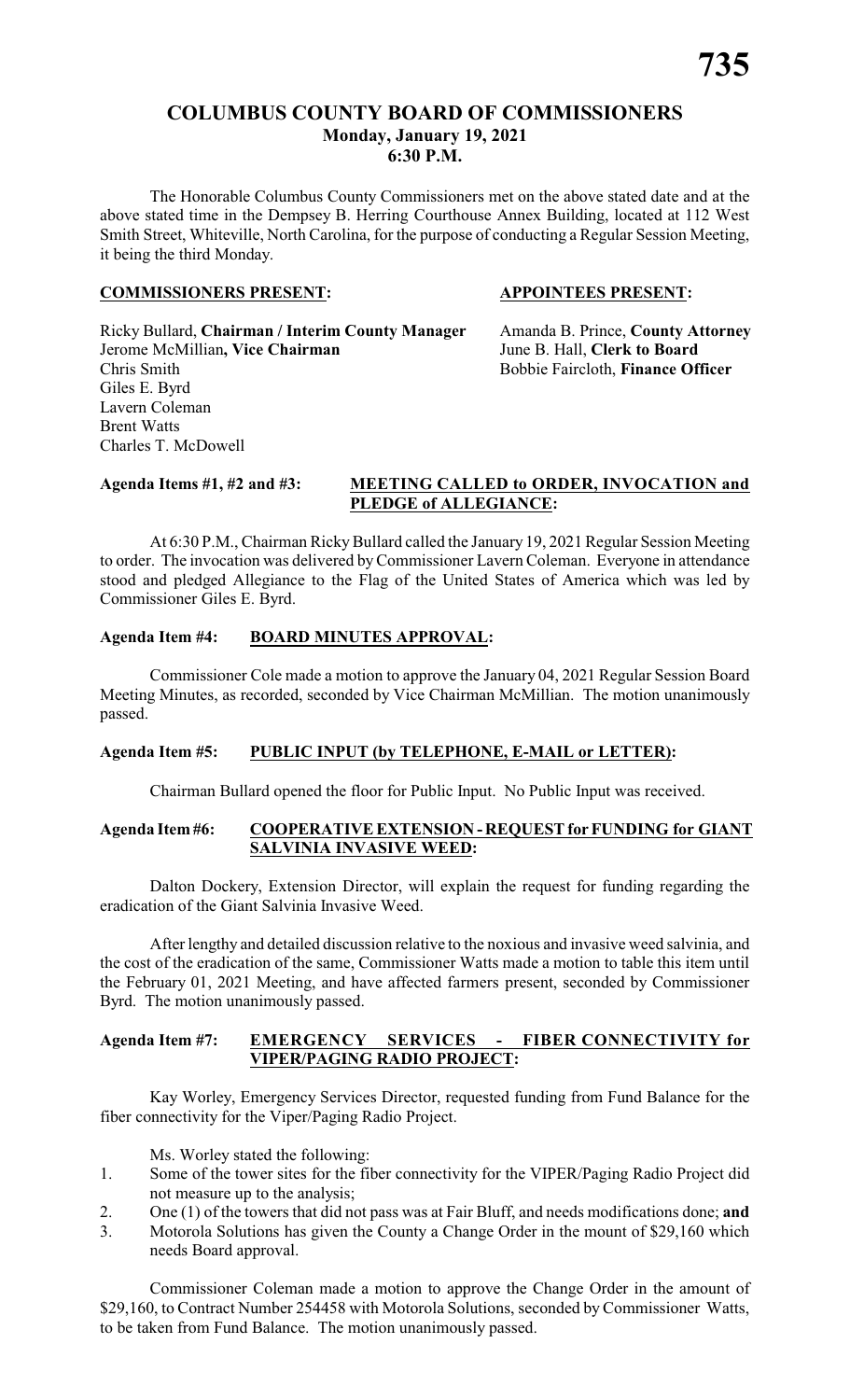#### **Agenda #8: EMERGENCY SERVICES - RESOLUTION to DONATE VIPER EQUIPMENT to the NORTH CAROLINA STATE HIGHWAY PATROL for VIPER:**

Chairman Bullard requested Board approval of the following resolution to approve the donation of VIPER radio tower equipment.

#### **RESOLUTION to DONATE VIPER EQUIPMENT to the NORTH CAROLINA STATE HIGHWAY PATROL**

**WHEREAS,** the Board of Commissioners for Columbus County desire to donate the following equipment to the North Carolina State Highway Patrol;

| <b>TOTAL:</b> |                     | \$818.482.25;<br>and |
|---------------|---------------------|----------------------|
|               | Microwave System    | \$181,116.00         |
| Fair Bluff    | IR System Expansion | \$342,384.25         |
| Proctorville  | IR System Expansion | \$30,960.00          |
| Delco         | IR System Expansion | \$30,960.00          |
| Nakina        | IR System Expansion | \$104,201.00         |
| Whiteville    | IR System Expansion | \$128,861.00         |
|               |                     |                      |

**WHEREAS,** the above system expansions will enhance the current radio signal for the North Carolina State Highway Patrol and be used by Columbus \County First Responders;' **and**

**WHEREAS,** the system expansions will benefit the citizens of Columbus County by improving emergency services provided by the North Carolina State Highway Patrol and Columbus County.

**NOW, THEREFORE, BE IT RESOLVED,** we, the Board of Commissioners of Columbus County, do hereby donate the above named equipment to the North Carolina State Highway Patrol.

ADOPTED this the 19<sup>th</sup> day of January, 2021.

#### **COLUMBUS COUNTY BOARD OF COMMISSIONERS** /s/ **RICKY BULLARD, Chairman**

# **ATTESTED BY:** /s/ **JUNE B. HALL, Clerk to Board**

After lengthy and in-depth discussion was conducted relative to the legality of the donation of VIPER radio tower equipment, a roll-call vote was taken with the following results:

- **AYES:** Chairman Bullard, Vice Chairman McMillian, Commissioners Coleman, Smith, Watts; **and**
- **NAYS:** Commissioner McDowell **(going by legal advice)** and Commissioner Byrd.

The motion passes on a five  $(5)$  to two  $(2)$  vote.

#### Agenda Item #9: EMERGENCY SERVICES - UPDATE ON CAINES **CONSTRUCTION:**

Amanda Prince delivered the following update on the contract with Caines Construction to install a storage building at Emergency Services.

- 1. I spoke with Caines Construction last week;
- 2. According to the School of Government, we will need a written contract; **and**<br>3. Caines Construction stated they will be very busy until the first of the month.
- 3. Caines Construction stated they will be very busy until the first of the month.

#### **Agenda Item #10: SOCIAL SERVICES - MONTHLY ADMINISTRATIVE UPDATE:**

Algernon McKenzie, Social Services Director, delivered the following Monthly Administrative Update.

Columbus County DSS continues to participate in the Covid-19 planning calls three times a week. We receive updates on the County's and State's Covid-19 status. Information is often shared about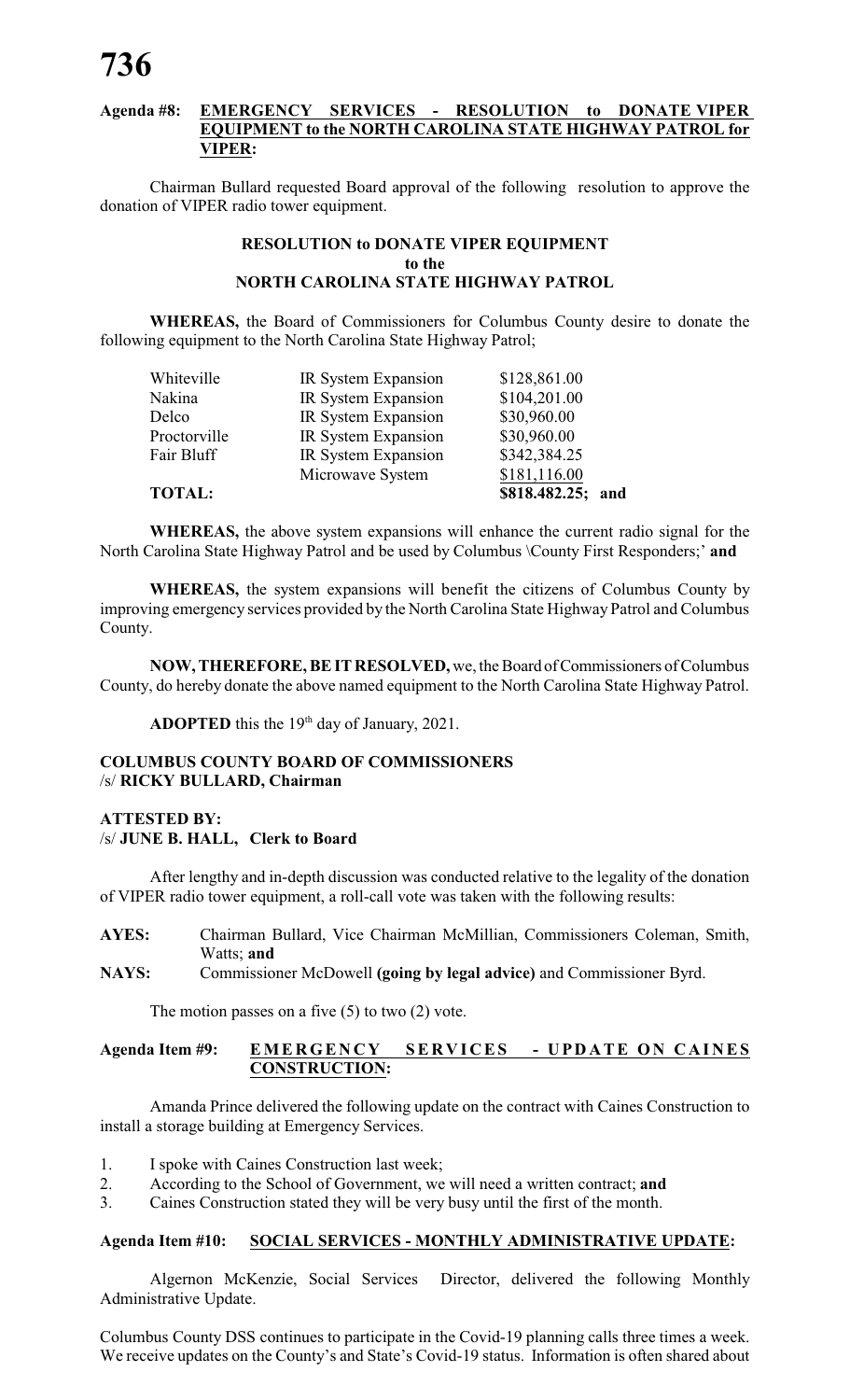resources for staff and citizens.

The Low Income Energy Assistance Program (LIEAP) began on December 1, 2020 for those households with individuals age 60 or older, and those with medical conditions. We are receiving many phone calls about the program. Applications remain available in our lobby and online for individuals to apply for assistance. Staff are also conducting phone interviews to complete the process. Beginning in January 2021 applications should be available to be completed through the state e-Pass system. This will allow for increase social distancing while allowing individuals to apply without coming to pick up and return applications. This program will end March 31, 2021 or when funds are exhausted.

We are also taking applications for the Crisis Intervention Program (CIP) which also provides assistance to households who are experiencing a heating crisis. Eligibility is based on household income, which must be verified. Individuals can receive up to \$600.00 max based on their situation. Individuals may be eligible to receive both LIEAP and CIP. The Crisis Program ends June 30, 2021 or when funds are exhausted.

During the month of December, the program manager, APS & CPS supervisor's, and I participated on conference calls with our Adult Services and Child Protective Services representatives. During these calls we discussed policy updates and reviewed program case stats. Records in these program areas are reviewed virtually or uploaded due to the pandemic. Adult and Child Protective Services social workers are continuing to make mandated in person visits with protective equipment and observing social distancing.

On December 10, 2020 I participated in the Director's Association's monthly Executive Board meeting via webinar. During the webinar we were informed that there would be some changes to the way deposits are handled for county wards/guardianship cases by local DSS agencies. These funds that wards receive will need to be budgeted in 2022. The state will work with county DSS agencies and county finance officers around this change. We also received an update on Medicaid Transformation which will go live July 2021. Open enrollment will begin March 1, 2021for individuals to select a health care plan with one of the health plans under the statewide system. The enrollment brokers will do outreach to the public and each county will have a liaison assigned to assist with questions about Medicaid Transformation. This meeting will be held monthly via webinar until further notice.

Columbus County DSS continues to provided needed services and benefits to our citizens during this difficult time. Staff continues to work hard to get applications processed as timely as possible. We continue to provide personal protective equipment and clean common areas throughout the day. During the month of December hand sanitizer has been secured for each employees and placed at the entrance areas along with temperature gauges. The building is sanitized each morning using an eco-friendly system prior to employees entering the building as an additional effort to keep staff safe. Air vents throughout the building are also being cleaned. Washing hands, wearing mask, and social distancing continue to be stressed during work hours.

| <b>Human Services</b>                       |                                                                                                                                                                                                     |  |  |
|---------------------------------------------|-----------------------------------------------------------------------------------------------------------------------------------------------------------------------------------------------------|--|--|
| <b>SERVICE</b>                              | <b>STATISTICS</b>                                                                                                                                                                                   |  |  |
| <b>Adult Services (APS)</b>                 | APS Reports Accepted: 25<br>County Wards: 28<br>Number of Payee Cases: 22<br>Adults Served APS: 6<br>Number of Medicaid Transportation Trips: 693<br>Amount Requested for Reimbursement: \$7,318.91 |  |  |
| <b>Children's Protective Services (CPS)</b> | Reports Accepted: 17<br>Reports Screened out: 27<br>Families Receiving In-Home Services: 42<br>Children Served: 72<br>Contacts with Families Monthly: 432<br>Assessments: 15                        |  |  |

# **November 2020**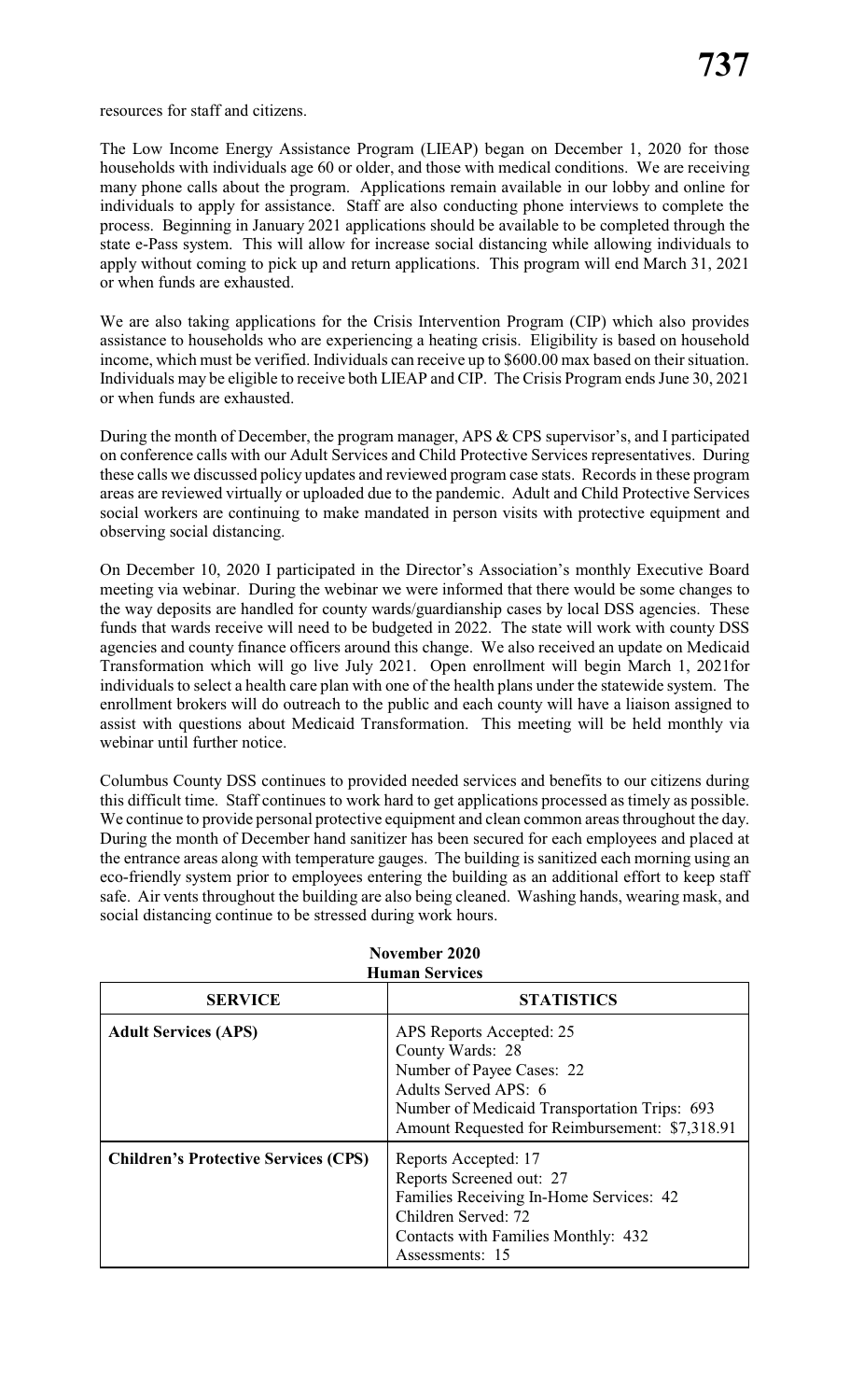| <b>Foster Care</b>                  | Foster Children in Foster Homes: 70<br>Children Placed Outside County: 9<br>Agency Adoptions: 0<br>Pending Adoptions: 2<br>Total Foster Homes Licensed: 5<br>Total Children in Foster Care: 75 |
|-------------------------------------|------------------------------------------------------------------------------------------------------------------------------------------------------------------------------------------------|
| <b>Work First Employment (TANF)</b> | Applications Taken: 18<br>Applications Approved: 6<br>Individuals Receiving Benefits: 243<br>Entered Employments: 0<br>Number in Non-Paid Work Experience: 0                                   |
| <b>Program Integrity</b>            | Collections for Fraud: \$855.00<br>New Referrals: 13<br>Cases Established: 7                                                                                                                   |
| Day Care                            | Children Receiving Day Care Assistance: 347<br>Children on the Waiting List: 445<br>Amount Spent on Day Care Services: \$156,577.00                                                            |

### **November 2020 Economic Services**

| <b>PROGRAM</b>                          | <b>STATISTICS</b>                                                                                                                                      |  |
|-----------------------------------------|--------------------------------------------------------------------------------------------------------------------------------------------------------|--|
| <b>Food &amp; Nutrition</b>             | Applications Taken: 127<br>Applications Approved: 134<br>Active Cases: 5,940<br>Benefits Issued: \$2,198,551.00<br>Participants Served: 11,963         |  |
| <b>Adult Medicaid</b>                   | Applications Taken: 92<br>Cases Terminated: 7<br>Redeterminations: 317<br>Applications Processed: 115                                                  |  |
| <b>Family &amp; Children's Medicaid</b> | Applications Taken: 187<br>Applications Processed: 264<br>Redeterminations: 300<br>Total Medicaid Cases: 14,194<br>Total Individuals Receiving: 21,251 |  |
| <b>Child Support</b>                    | <b>Absent Parents Located: 36</b><br>Orders Enforced: 972<br>Active Cases: 3,675<br>Collections: \$485,504.84                                          |  |

#### **December 2020 Human Services**

| <b>PROGRAM</b>                              | <b>STATISTICS</b>                                                                                                                                                                                   |
|---------------------------------------------|-----------------------------------------------------------------------------------------------------------------------------------------------------------------------------------------------------|
| <b>Adult Services (APS)</b>                 | APS Reports Accepted: 12<br>County Wards: 26<br>Number of Payee Cases: 18<br>Adults Served APS: 3<br>Number of Medicaid Transportation Trips: 562<br>Amount Requested for Reimbursement: \$4,619.97 |
| <b>Children's Protective Services (CPS)</b> | Reports Accepted: 17<br>Reports Screened out: 19<br>Families Receiving In-Home Services: 33<br>Children Served: 77<br>Contacts with Families Monthly: 454<br>Assessments: 15                        |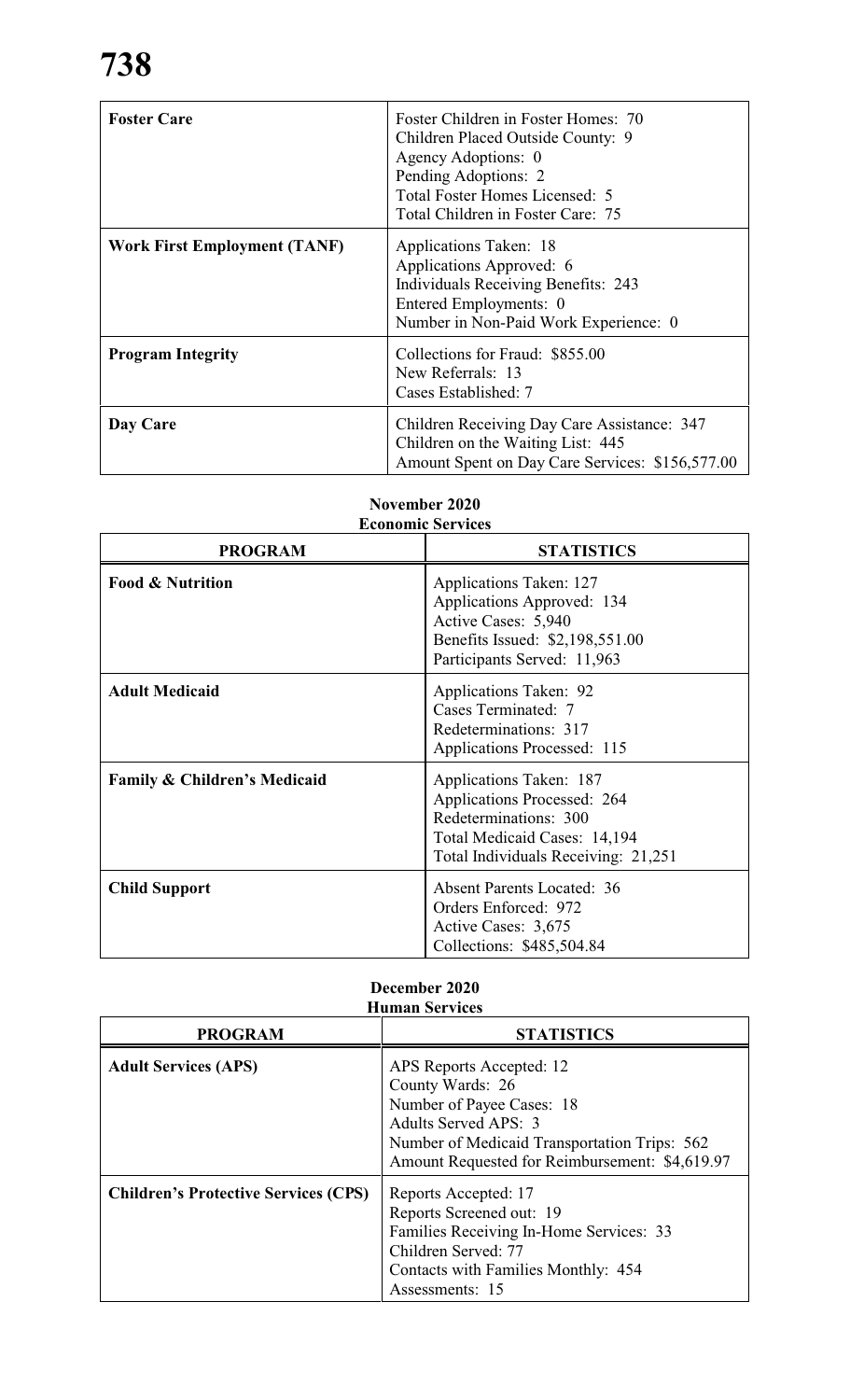| <b>PROGRAM</b>                      | <b>STATISTICS</b>                                                                                                                                                                                                                                                                                                                                                      |  |
|-------------------------------------|------------------------------------------------------------------------------------------------------------------------------------------------------------------------------------------------------------------------------------------------------------------------------------------------------------------------------------------------------------------------|--|
| <b>Foster Care</b>                  | Foster Children in Foster Homes: 65<br>Children Placed Outside County: 6<br>Agency Adoptions: 1<br>Pending Adoptions: 1<br>Total Foster Homes Licensed: 5<br>Total Children in Foster Care: 69<br>Applications Taken: 17<br>Applications Approved: 13<br><b>Individuals Receiving Benefits: 259</b><br>Entered Employments: 2<br>Number in Non-Paid Work Experience: 0 |  |
| <b>Work First Employment (TANF)</b> |                                                                                                                                                                                                                                                                                                                                                                        |  |
| <b>Program Integrity</b>            | Collections for Fraud: \$800.37<br>New Referrals: 4<br>Cases Established: 4                                                                                                                                                                                                                                                                                            |  |
| Day Care                            | Children Receiving Day Care Assistance: 395<br>Children on the Waiting List: 451<br>Amount Spent on Day Care Services: \$120,501.00                                                                                                                                                                                                                                    |  |

#### **December 2020 Economic Services**

| <b>PROGRAM</b>                          | <b>STATISTICS</b>                                                                                                                                             |  |  |
|-----------------------------------------|---------------------------------------------------------------------------------------------------------------------------------------------------------------|--|--|
| <b>Food &amp; Nutrition</b>             | Applications Taken: 190<br>Applications Approved: 205<br>Active Cases: 5,937<br>Benefits Issued: \$2,198.00<br>Participants Served: 11,958                    |  |  |
| <b>Adult Medicaid</b>                   | Applications Taken: 100<br><b>Cases Terminated: 28</b><br>Redeterminations: 552<br>Applications Processed: 143                                                |  |  |
| <b>Family &amp; Children's Medicaid</b> | Applications Taken: 314<br><b>Applications Processed: 347</b><br>Redeterminations: 286<br>Total Medicaid Cases: 14,146<br>Total Individuals Receiving: 21,187 |  |  |
| <b>Child Support</b>                    | <b>Absent Parents Located: 57</b><br>Orders Enforced: 960<br>Active Cases: 3,706<br>Collections: \$439,460.32                                                 |  |  |

# **Economic Services Program Narrative**

Child Support/Paralegal and Work First Cash/Medicaid Transportation/Maintenance and Housekeeping Food and Nutrition and Family and Children's Medicaid Adult Medicaid//Rest Home and Nursing Home/Community Alternatives Program (CAP) Submitted by Cyndi Hammonds, Income Maintenance Administrator Reporting Month: **December 2020**

#### **News/Updates/Vacancies**

#### **Food and Nutrition:**

This team saw an increase in applications for December. USDA continues to allow for several waivers that have been in place. They still continue to give households full allotments for each month and we have been notified due to the COVID-19 Response and Relief Supplemental Appropriations Act, beginning January 1, 2021 through June 30, 2021 all active recipients will get a 15% increase to this maximum allotment they are already getting. Example: Food and Nutrition FamilyUnit Size of one gets the maximum allotment of \$204.00 monthly; effective January through June 2021 it will increase to \$234.00 monthly. Household of 2, the maximum allotment is \$374.00 monthly and will increase to \$430.00 monthly and the chart continues on as the family unit size gets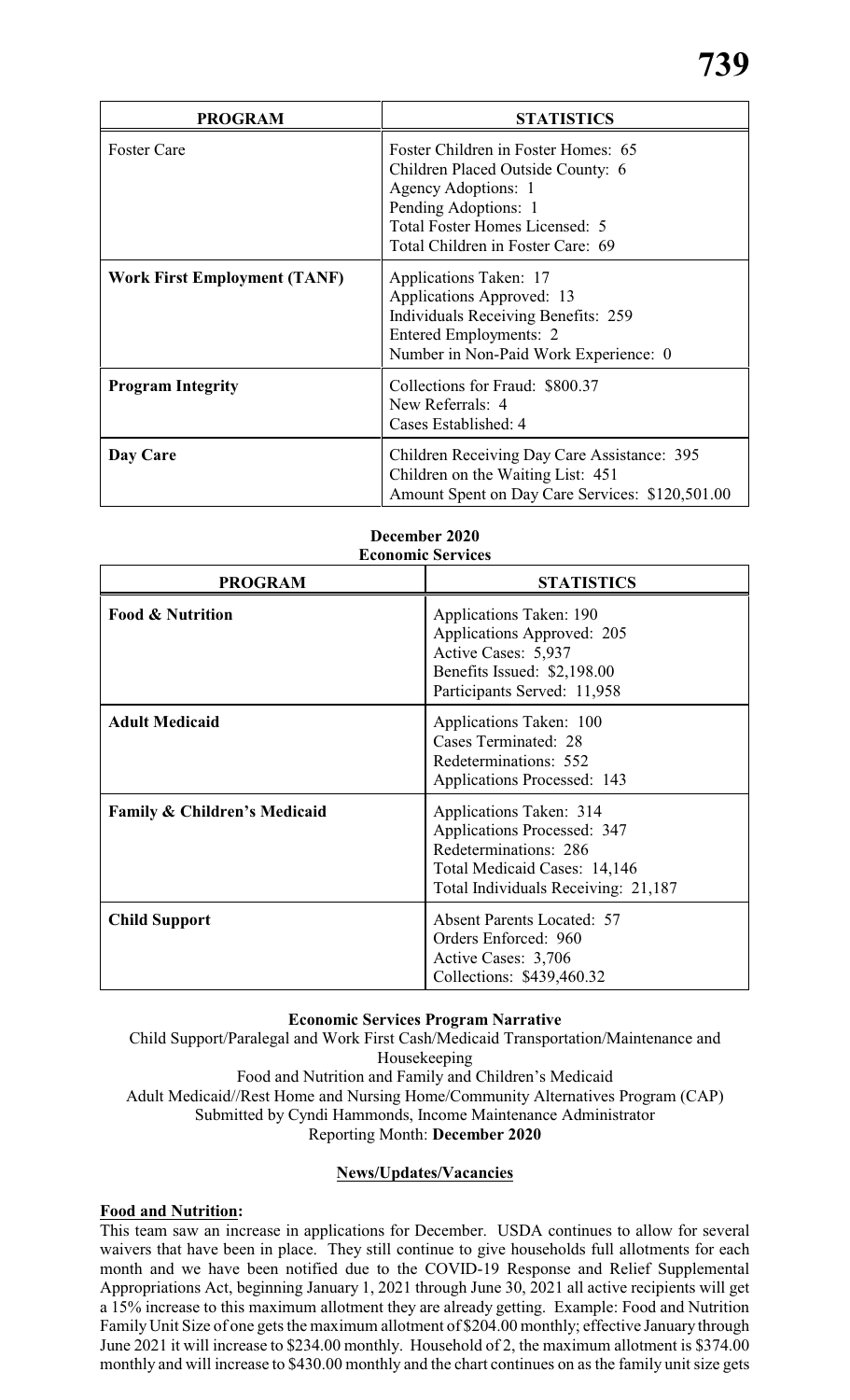larger. We currently have 2 new hires and 1 vacancy on this team.

# **Adult and Family & Children's Medicaid:**

The Family and Children's Medicaid Team is going thru training for the State to complete some of the processing of their applications and some recertifications at the State level. This process is called Straight Thru Processing. If an applicant files their application thru Epass (electronically) and the State can verify all that is needed electronically, this application is processed and the client is notified before it reaches us. It is then sent to a queue to be assigned to the ongoing worker. If all verifications cannot be electronically verified, these applications are placed in a queue for a worker here at the agency to finish the process of completing. This is the same process for the recertifications; if the State can verify all that is needed for their review to continue meeting the eligibility requirements electronically, they will complete the process. If not, the review will have to be completed by the worker here at the agency. This Team is current with their work and have 2 new hires from within the agency.

The Adult Team is very busy at the end of each year due to recipients on Social Security getting increases in their checks which causes changes each year. All Social Security recipients received a 1.3% increase this year. This team is very short staffed presently and supervisors are still having to carry caseloads and continue to keep up with reports and complete their supervisory duties. They must second party review so many cases monthly to meet our goal for the State's reporting of errors that are found. During all this, both Teams are retraining on Managed Care rollout information that will be implemented July 1, 2021. This Team currently has 3 new staff on the Long Term Care Team and 3 new staff and 2 vacant positions on the Private Living Arrangement Team and 1 clerical vacancy.

# **Child Support and Paralegal:**

Child Support had one court day in December and then received a cancellation of all in-person court by an Order from the Chief Justice of the Supreme Court on December 14, 2020 until January 14, 2021. We had 2 court days that had to be rescheduled. They continue to utilize the telephone to interview clients and defendants. If absent parents come to an agreement with the custodial parents, they are coming to the agency parking lot and agents are going to vehicles to get these agreements/consents signed and notarized. They are also still conducting DNA testing at the agency for Establishment when paternity is in question. Our paralegal has begun to complete all orders instead of the attorney completing some and it has been working great. She completed 439 orders for December.

#### **Work First Cash/Medicaid Transportation/Interpreter/Maintenance and Housekeeping/Deputy:**

- Medicaid Transportation has had some bills to pay but recently got some rejections and are having to work again with the Help Desk to try to resolve issues again.
- WorkFirst continues to complete applications and recertification timely.
- Our Interpreter is helping with the Energy Programs as applications have greatly increased lately.
- Maintenance and Housekeeping continue to clean and sanitize the building throughout the day.
- The supervisor over this Team has given her retirement letter effective February 4, 2021.

#### **HUMAN SERVICES BOARD REPORT Melinda H. Lane, Program Manager Vacancies/Updates/News for December 2020**

#### **Intake/Investigation/Assessment:**

The Intake/Investigation/Assessment Unit continues to only have one vacancy, but all staff are currentlyat work. Interviews were completed and a recommendation made. This Unit continues to make mandated contacts to provide needed services to families and children while continuing to utilize precautions due to COVID-19. The Regional Child Welfare Consultant (RCWC) is making monthly contacts to review agency data, policy updates, and casework.

#### **In-Home Services:**

The In-Home Services Unit continues to have two vacancies. A recommendation was made from recent interviews but that person withdrew their application. Positions have been re-advertised. This Unit continues to make mandated contacts, although short-staffed, to provide needed services to families and children while continuing to utilize precautions due to COVID-19. The Regional Child Welfare Consultant (RCWC) is making monthly contacts to review agency data, policy updates, and casework.

#### **Foster Care/Permanency Planning:**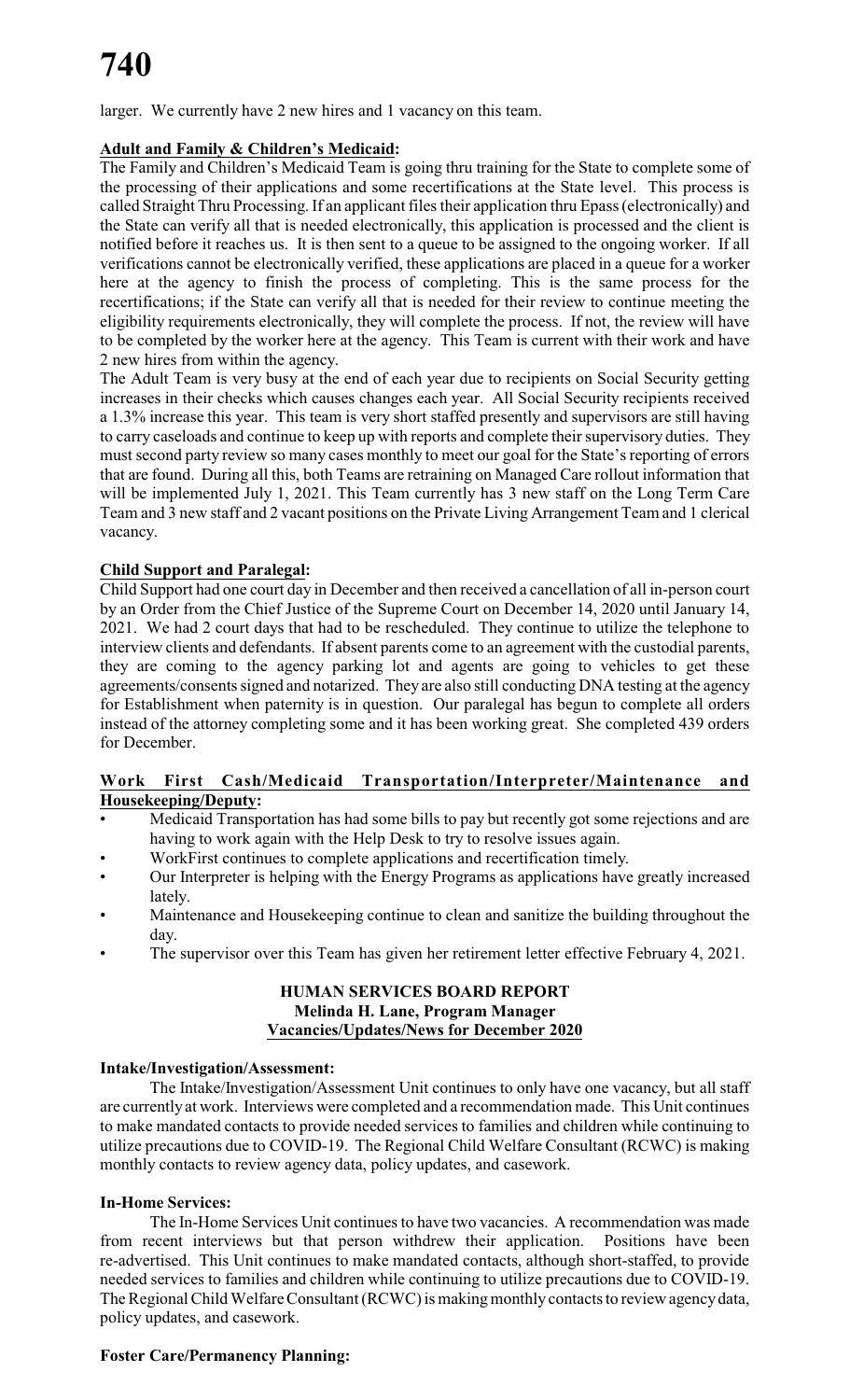The Foster Care Unit continues to be fully staffed. This Unit continues to make mandated contacts to provide needed services to families and children while continuing to utilize precautions due to COVED-19. DHSS does continue to make some allowances for cases that are stable and with parent visitation by allowing the use of Face time, video chats, etc., although more face-to-face visits are now being conducted. Regular updates continue to be provided from the state regarding guidance and information as things evolve. This Unit continues to participate in some "virtual court," but more in-court cases are beginning to be conducted. The Regional Child Welfare Consultant (RCWC) is making monthly contacts to review agency data, policy updates, and casework.

#### **Transitional Unit:**

The Transitional unit currently has one worker on medical leave and that worker, has in fact acquired a new position which she will begin February 1. Staff are working caseloads while assisting the other Child Welfare Units as needed. This Unit continues to make mandated contacts to provide needed services to families and children while continuing to utilize precautions due to COVED-19. The Foster Home Licensing worker continues to begin to move forward slowly with getting more foster homes licensed since COVED-19 has also affected getting all of the required parts of the licensure packet completed. They are conducting one-on-one time for those that might be interested in completing Deciding Together, instead of the MAPP classes. They have sent out packets in an attempt to recruit and train new prospective foster parents. The Regional Child Welfare Consultant (RCWC) is making monthly contacts to review agency data, policy updates, and casework.

#### **Adult Services:**

The Adult Services Unit continues to be fully staffed. This Unit continues to make mandated contacts to provide needed services to the elderly and disabled while utilizing precautions due to COVED-19. Referrals were down in December.

#### **Work First Employment:**

This Unit continues to be fully staffed. The Supervisor position has been filled, however, that person is currently on medical leave and plans to fill that position February 1. COVED-19 continues to make an impact on how this Unit conducts day to day business. Telephone interviews for Work First applications, recertification's, short-term services and benefits continue to be allowed. Certain necessary application documentation can be mailed to individuals that wish to apply and when received back the worker can conduct telephone interviews to complete that application. Some application information is also being provided for pick-up in the foyer area of the agency. Workers are encouraged to make telephone contacts with clients at least every two weeks to offer support and resources to clients

#### **Child Day Care:**

The Child Day Care Unit continues to be fully staffed. The Supervisor position has been filled, however, that person is currently on medical leave and plans to fill that position February 1. COVED-19 continues to make an impact on how this Unit conducts day to day business. Day Care services are continuing to be provided and the state is working with county agencies and day cares to help them stay open as much as possible while providing a safe environment for children. DSS staff continue to work with families to ensure their services stay in place while limiting contact to the telephone as much as possible.

#### **Program Integrity:**

Program Integrity continues to be fully staffed with three workers. COVED-19 continues to limit office visits, encouraging telephone contact. Repayment agreements are being relaxed to help clients during this time.

December began the heating assistance season for the Low Income Energy Assistance Program for those persons that are 60 and older. The Crisis Intervention Program continues. Electric companies continue to enforce past due bills and disconnections. BEMC is attempting to work with families with past due amounts and Duke Energy has in place an opportunity for customers to ask for a 6 to 12-month payment plan for their past due bills. Duke Energy customers must make a payment arrangement and then fail to meet that requirement before they are eligible to apply for assistance. After the next disconnect notice is received customers only have a couple of days to prevent their services from being disconnected.

The Low Income Energy Assistance Program opens up to all ages beginning January 1. Both of these programs applications are now available on EPASS.

#### **Agenda Item #11: PLANNING - DISCUSSION OF SUBDIVISION ORDINANCE:**

Samantha Alsup, Planning Director, delivered an update on the Columbus County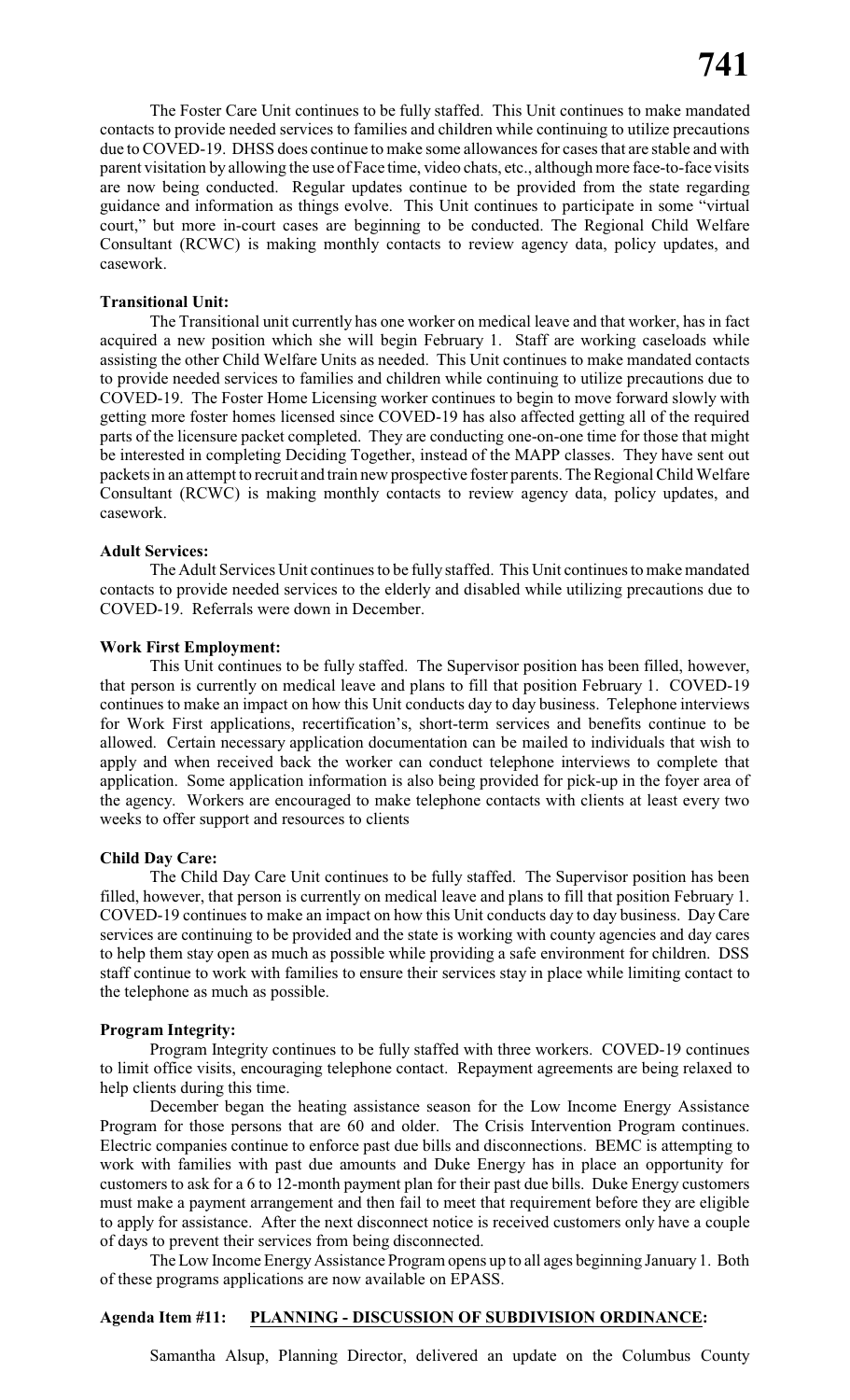Subdivision Ordinance. Ms. Alsup stated the following:

- 1. There are discrepancies in the Subdivision Ordinances; **and**
- 2. In accordance with N.C.G.S Chapter 160D, there are multiple areas that need to be tweeked.

Lengthy and in-depth discussion was held, and it was the general consensus of the Board to schedule a meeting for bullets to be provided listing the areas that need to be tweeked, added or changed, to get lawyers who deal with land transactions involved, and land surveyors to determine the best verbiage to be used for Columbus County.

#### **Agenda Item #12 ECONOMIC DEVELOPMENT - RESOLUTION of SUPPORT for a BUILDINGREUSE and RESTORATIONGRANTAPPLICATIONfor PROJECT CHILL:**

Dr. Gary Lanier, Economic Development Director, requested Board approval and adoption of a Resolution of Support.

Dr. Lanier stated this was no longer a Reuse Grant Application and I am recommending that this item be tabled until I can get the new numbers that will be needed.

Vice Chairman McMillian made a motion to table this Agenda item until the new numbers could be obtained, seconded by Commissioner Coleman. The motion unanimously passed.

# **Agenda Item#13: GOVERNINGBODY-DISCUSSIONOF HISTORIC COURTHOUSE:**

Chairman Bullard will hold a discussion on the Columbus County Historic Courthouse. Chairman Bullard stated the following:

- 1. Last week, I reached out to Judge Sasser to discover what the Commissioners needed to do to help with this situation;
- 2. We had a good conversation with Jess Hill and Judge Sasser;
- 3. **First Floor:** replace the flooring, paint the interior walls, repair and replace some of the ceiling, add a handicap bathroom for men and ladies on the first floor, get the air conditioners outside up and running; **Second Floor:** remove petition, leave it as it is, make a Judicial Library, have one (1) or two
- (2) offices; repair the floor and paint;
- 4. Jess Hill has stated he will take the first floor; **and**<br>5. We have \$1.7 million in escrow, and this will satisf We have \$1.7 million in escrow, and this will satisfy our judicial obligations.

Commissioner Coleman made a motion to move forward with the renovation of the Columbus County Historic Courthouse, seconded by Commissioner Watts. The motion unanimously passed.

#### **Agenda Item #14: GOVERNING BODY - NEEDS LIST:**

Chairman/Interim CountyManager RickyBullard requested Board approval of the following **Needs List** to submit to Representative Brenden Jones.

| \$10 Million  |
|---------------|
| \$4 Million   |
| \$4 Million   |
| \$1.3 Million |
| \$5 Million   |
| \$250,000     |
| \$350,000     |
| \$5 Million   |
| \$120,000     |
|               |

Commissioner Smith made a motion to approve the Needs List to be submitted to Representative Brendon Jones, seconded by Vice Chairman McMillian. The motion unanimously passed.

#### **Agenda Item #15: APPOINTMENTS - COMMITTEES/BOARDS/COMMISSIONS:**

June B. Hall, Clerk to the Board, requested the following appointments/reappointments/replacements be made to the following boards/committees/commissions.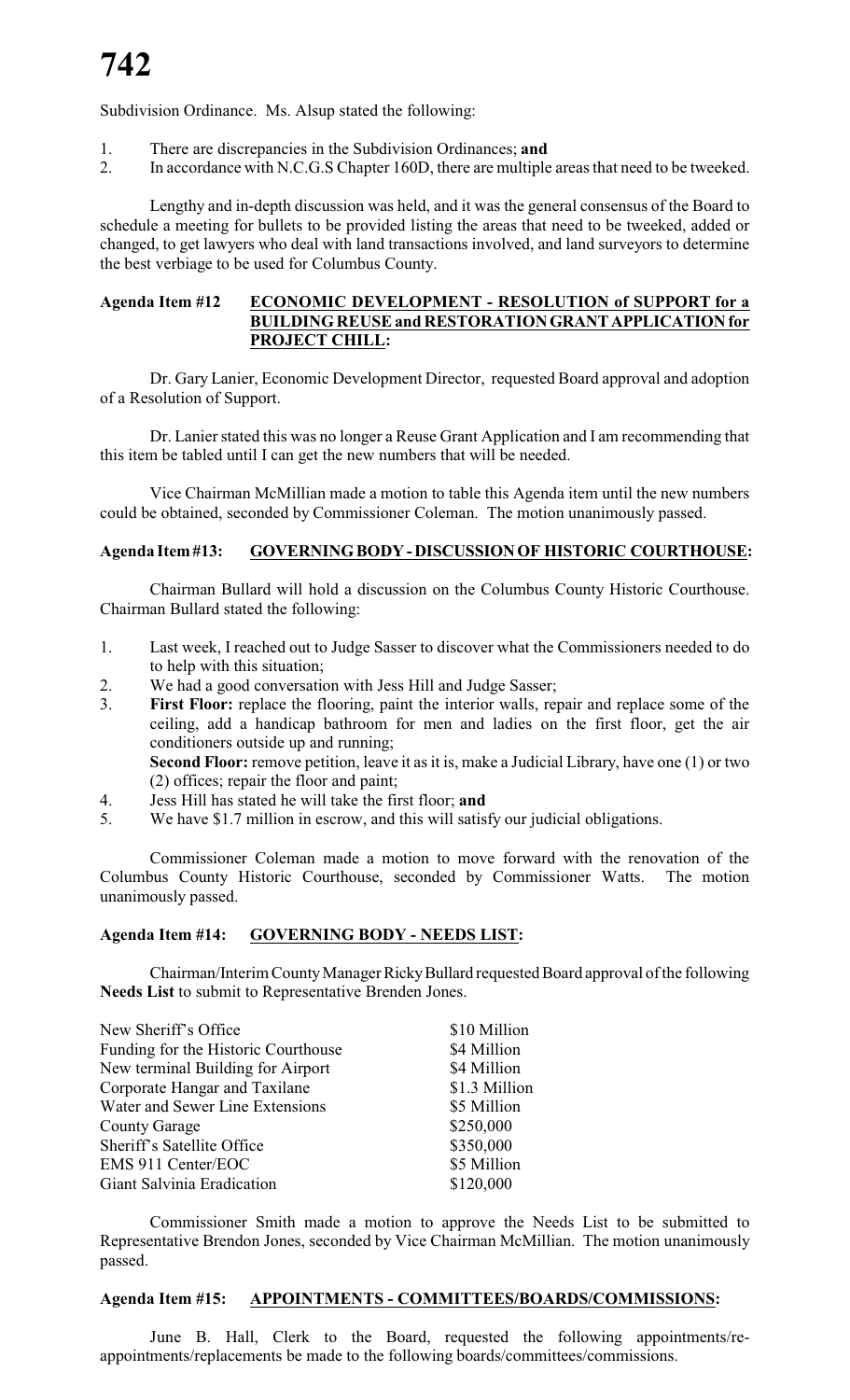| <b>COMMITTEE</b>                                                                    | ZONE/<br>EB  | PERSON(S)                                 | <b>EXPIR.</b><br><b>DATE</b> | <b>BOARD ACTION</b>                                          |
|-------------------------------------------------------------------------------------|--------------|-------------------------------------------|------------------------------|--------------------------------------------------------------|
| Cape Fear Council of<br>Governments<br>$M = McDowell S = Smith$                     | <b>EB</b>    | <b>Trent Burroughs</b>                    | Term                         | <b>Brent Watts</b><br>Jerome McMillian =<br><b>Alternate</b> |
| Cape Fear Rural Transportation<br>Planning Organization<br>$M = Byrd S = McMillian$ | EB           | <b>Edwin Russ</b>                         | Term                         | Lavern Coleman                                               |
| Health (Board of)<br>N.C.G.S. 130A-35 - Requires<br><b>Dentist</b>                  | $\mathbf{I}$ | Darryl J. Diefes,<br>D.D.S.<br>(Resigned) | $12 - 31 -$<br>2020          | <b>HOLD</b>                                                  |
| Juvenile Crime Prevention<br>Council                                                | III<br>VII   | -Vacant-<br>Dr. Darrin Moore              | <b>HOLD</b><br><b>HOLD</b>   | <b>HOLD\</b><br><b>HOLD</b>                                  |
| Local Emergency Planning<br>Committee<br>$M = Byrd S = Smith$                       | <b>EB</b>    | <b>Edwin Russ</b>                         | Term                         | Lavern Coleman                                               |
| Trillium Southern Regional<br>Board<br>$M = McMillian S = Smith$                    | EB           | James E. Prevatte                         | <b>HOLD</b>                  | Dr. Paul Gerald                                              |

# **RECESS REGULAR SESSIONand enter intoCOLUMBUSCOUNTY WATER and SEWER DISTRICTS I, II, III, IV and V BOARD MEETING:**

At 8:16 P.M., Commissioner McDowell made a motion to recess Regular Session and enter into a **combination meeting** of Columbus County Water and Sewer Districts I, II, III, IV and V Board Meeting, seconded by Commissioner Byrd. The motion unanimously passed.

# **Agenda Item #16 COLUMBUS COUNTY WATER AND SEWER DISTRICTS I, II, III, IV AND V BOARD MEETING MINUTES:**

January 04, 2021 Columbus County Water and Sewer Districts I, II, III, IV and V Board Meeting **(5 Sets).**

This information will be recorded in Minute Book Number 2 for each Water District, respectively.

# **ADJOURN COMBINATION MEETING of COLUMBUS COUNTY WATER and SEWER DISTRICTS I, II, III, IV AND V BOARD MEETING:**

At 8:17 P.M., Commissioner McDowellmade a motion to adjourn the **combination meeting** of Columbus County Water and Sewer Districts I, II, III, IV and V Board Meeting, seconded by Vice Chairman McMillian. The motion unanimously passed.

# **Agenda Item #17: Consent Agenda Item:**

#### **Budget Amendment.**

Commissioner Byrd made a motion to approve the following Budget Amendment, seconded by Vice Chairman McMillian. The motion unanimously passed.

| <b>TYPE</b>         | <b>ACCOUNT</b> | <b>DETAILS</b> | <b>AMOUNT</b> |
|---------------------|----------------|----------------|---------------|
| <i>Expenditures</i> | 10-4310-535300 | M & R Vehicles | 3,781         |
| Revenues            | 10-3431-489000 | Misc. Revenues | 3,781         |

#### **Agenda Item #18: COMMENTS:**

Chairman Bullard opened the floor for comments. The following spoke.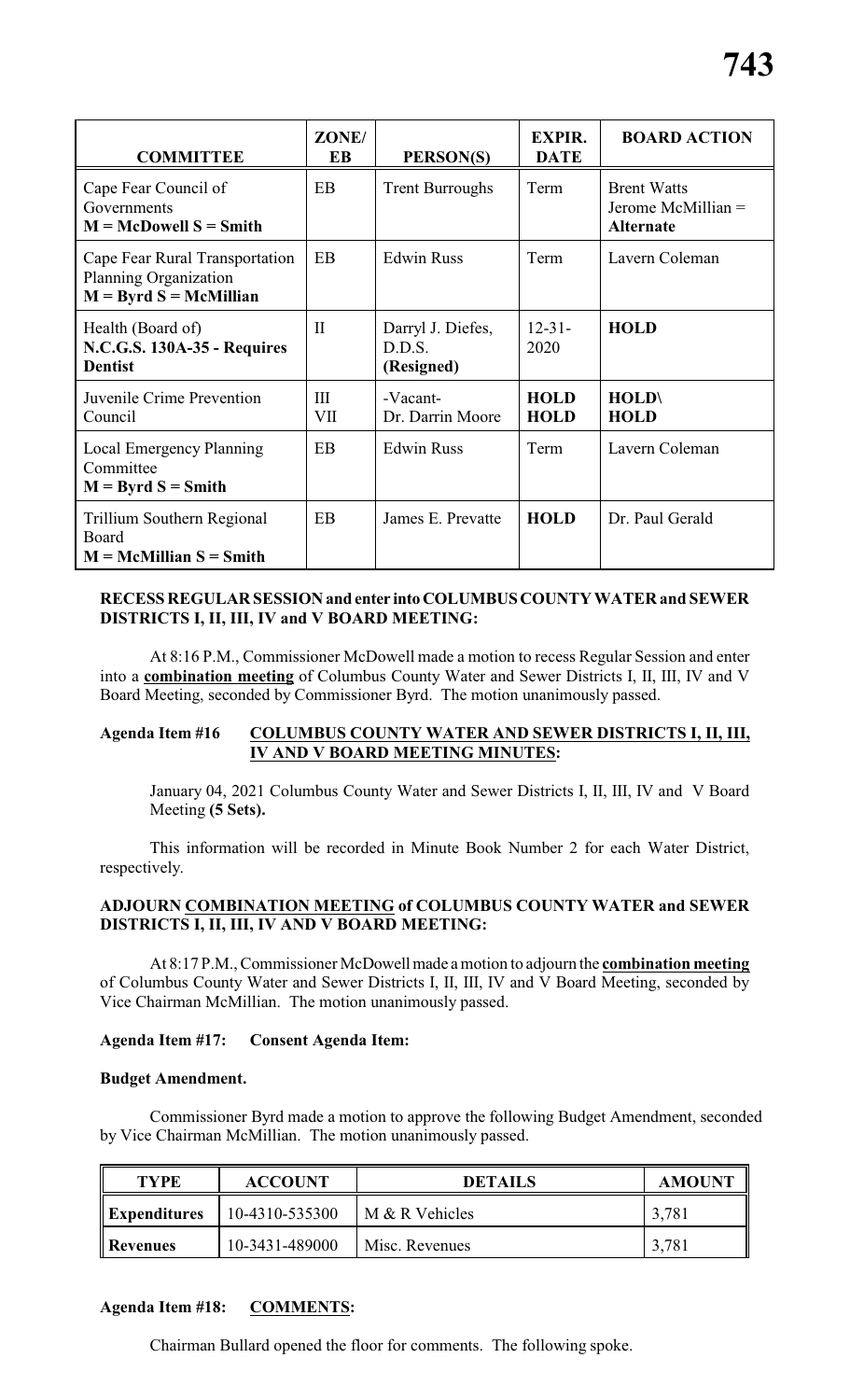# A. **Department Managers:**

- 1. **Dalton Dockery:** stated there will be many people at the next meeting to discuss the salvinia weed.
- 2. **Gary Lanier:** stated the following:\

-We have heard back from USDA relative to the grant for the water extension which entails two (2) wells;

-USDA is stating they will not approve this grant until an \$8 million building is there; **and**

-We have reached out for help from our representatives.

3. **Gail Edwards:**stated the internet was down for about fifteen (15) minutes during this meeting in the event you receive any calls.

# B. **Board of Commissioners:**

- 1. **Commissioner Coleman:** stated the following: -We need internet and water in the eastern end of Columbus County; **and** -We need to start looking at opening up our meetings.
- 2. **Commissioner McDowell:** stated the following: -I have been keeping updated on the COVID-19 vaccinations, and we need to send a letter and ask if Columbus County is receiving the correct number of doses; **and** -We need to send a letter to the appropriate sources, as recommended by Kimberly Smith, Heath Director.

# **MOTION:**

Commissioner McDowell made a motion to send a letter to our representatives and the appropriate people recommended by Kimberly Smith, Health Director, and ask if Columbus County is receiving the correct number of doses for the COVID-19 virus, seconded by Commissioner Coleman. The motion unanimously passed.

3. **Commissioner Watts:** stated the following:

-I have been informed by several citizens that the Health Department is doing a good job dispensing the vaccine for the COVID-19 virus;; **and** -I need to know the importance of the fire hydrants that are located in the County that are outside of the city limits, on our insurance premiums.

4. **Commissioner Byrd:** stated the following: -We have been working on a Rail Plan for a long time, and we have heard from Wilmington relative to their proposal; -Eddie Morgan is now deceased and in recognition, I would like for this Board to present a Proclamation of Appreciation to the family.

# **MOTION:**

Commissioner Coleman made a motion for a Proclamation of Appreciation for Eddie Morgan to be prepared and presented to the family, seconded by Commissioner Byrd. The motion unanimously passed.

5. **Vice Chairman McMillian:** stated the following: -I have talked to Harold Nobles relative to the water extensions, and he may be at the first meeting in February to deliver an update on the water extensions; -We are experiencing excessive water; **and** -I thank Gail Edwards for all of her help.

# 6. **Chairman Ricky Bullard:** stated the following:

-We need to set dates for meetings with the two (2) school systems; -The Board Retreat has been set for February 08, 2021 at 9:00 A.M. until 1:00 P.M. and we will check with Southeastern Community College;

-We will tentatively set February 9, 2021 and February 22, 2021 for the two (2) school systems;

-Bobby, will the audit be ready for the next meeting?;

-Gary, how is the Dashboard coming?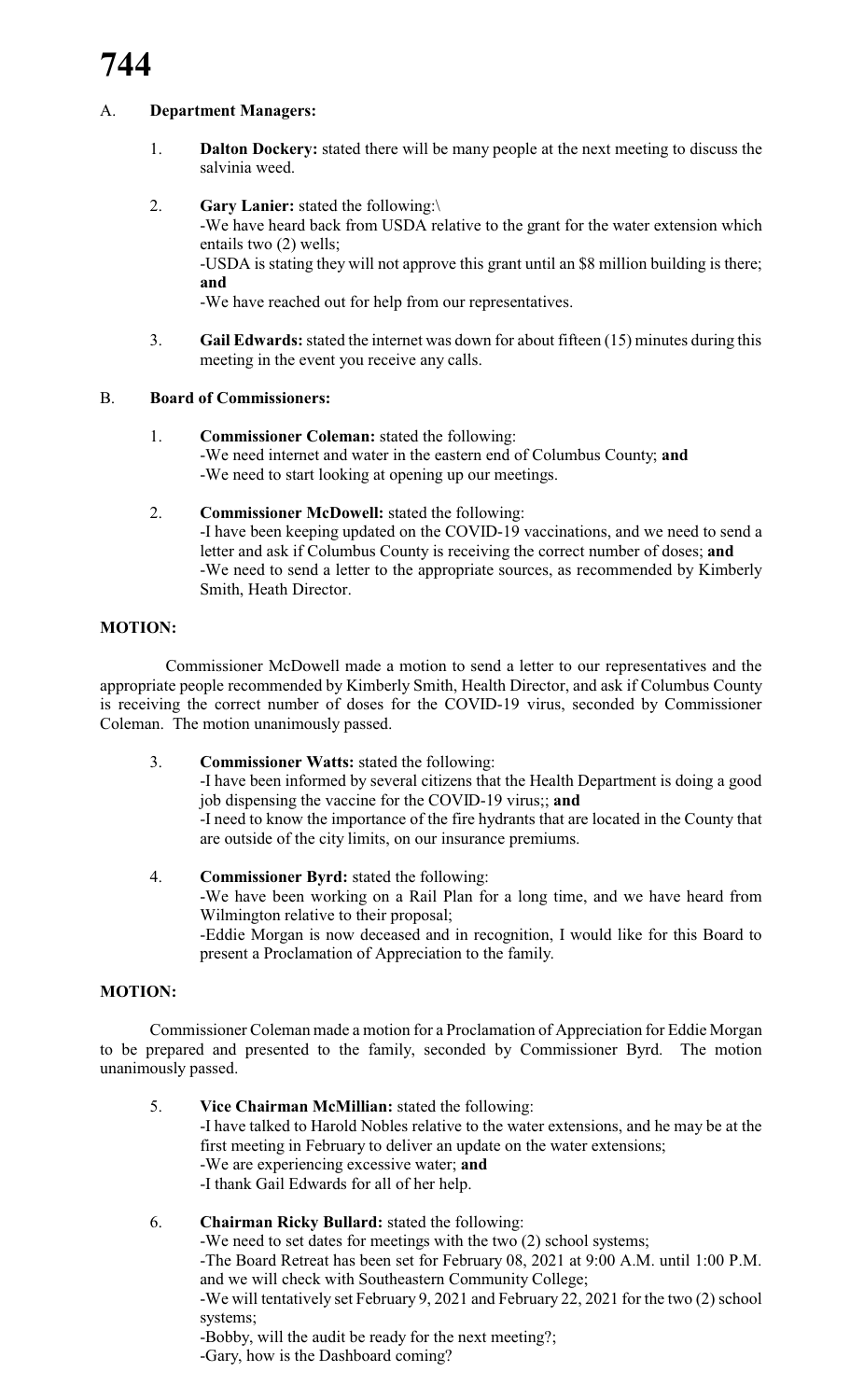### **RECESS REGULAR SESSION and enter into CLOSED SESSION in ACCORDANCE with N.C.G.S. § 143-318.11(a) (5))(i) PROPERTY ACQUISITION, and (6) PERSONNEL:**

At 8:45 P.M., Commissioner Byrd made a motion to recess Regular Session and enter into Closed Session in accordance with N.C.G.S. § 143-318.11(a) (5)(i) Property Acquisition, and (6**)** Personnel, with a five (5) minute recess, seconded by Commissioner Coleman. The motion unanimously passed.

# **Agenda Item #19: CLOSED SESSION in ACCORDANCE with N.C.G.S. § 143-318.11(a) (5))(i) PROPERTY ACQUISITION, and (6) PERSONNEL:**

No official action was taken.

# **ADJOURN CLOSED SESSION and resume REGULAR SESSION:**

At 9:45 P.M., Commissioner Byrd made a motion to adjourn Closed Session and resume Regular Session, seconded by Vice Chairman McMillian. The motion unanimously passed.

# **READING and APPROVAL of CLOSED SESSION GENERAL ACCOUNT:**

Chairman Bullard requested that Amanda B. Prince, County Attorney, orally read the Closed Session General Account. Ms. Prince orally read the following: *"The County Commissioners discussed property acquisition with Economic Development, and the County Commissioners discussed personnel matters"*.

Commissioner McDowell made a motion to approve the Closed Session General Account, seconded by Vice Chairman McMillian. The motion unanimously passed.

# **PERSONNEL:**

Commissioner McDowell made a motion to hire a full-time Administrative Assistant position, seconded by Commissioner Byrd. The motion unanimously passed.

# **Agenda Item #20: ADJOURNMENT:**

At 9:49 P.M., Commissioner Byrd made a motion to adjourn, seconded by Commissioner Smith. The motion unanimously passed.

#### **APPROVED:**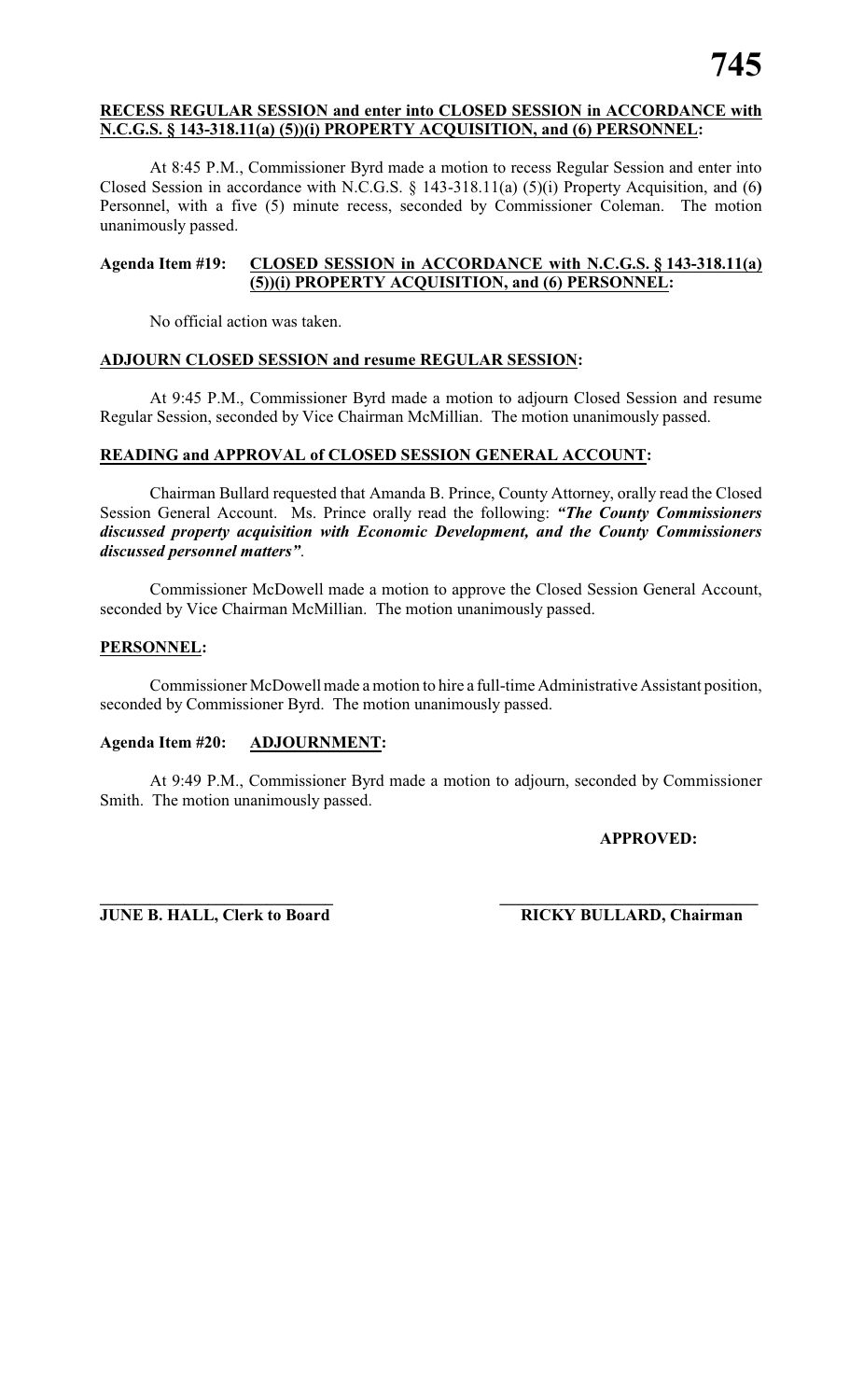The Honorable Columbus County Commissioners met on the above stated date and at the above stated time in the DempseyB. HerringCourthouse Annex, 112 West Smith Street, Whiteville, North Carolina 28472, for the purpose to act as the Columbus County Water and Sewer District I Board.

#### **COMMISSIONERS PRESENT: APPOINTEES PRESENT:**

Ricky Bullard, **Chairman/Interim County Manager** Amanda B. Prince, **County Attorney** Jerome McMillian, **Vice Chairman** June B. Hall, **Clerk to the Board** Chris Smith Bobbie Faircloth, **Finance Officer** Giles E. Byrd Lavern Coleman Brent Watts Charles T. McDowell

### **MEETING CALLED TO ORDER:**

At 8:16 P.M., Chairman Ricky Bullard called the **combination meeting** of Columbus County Water and Sewer Districts I, II, III, IV and V Board Meeting to order.

### **Agenda Item#16: COLUMBUS COUNTY WATER and SEWER DISTRICTS I, II, III, IV and V BOARD MEETING MINUTES:**

January 04, 2021 Columbus County Water and Sewer Districts I, II, III, IV and V Board Meeting **(5 Sets)**

Commissioner Byrd made a motion to approve the January 04, 2021 Columbus County Water and Sewer District I Board Meeting Minutes, as recorded, seconded by Vice Chairman McMillian. The motion unanimously passed.

#### **ADJOURNMENT:**

At 8:17 P.M., Commissioner McDowell made a motion to adjourn, seconded by Vice Chairman McMillian. The motion unanimously passed.

**APPROVED:**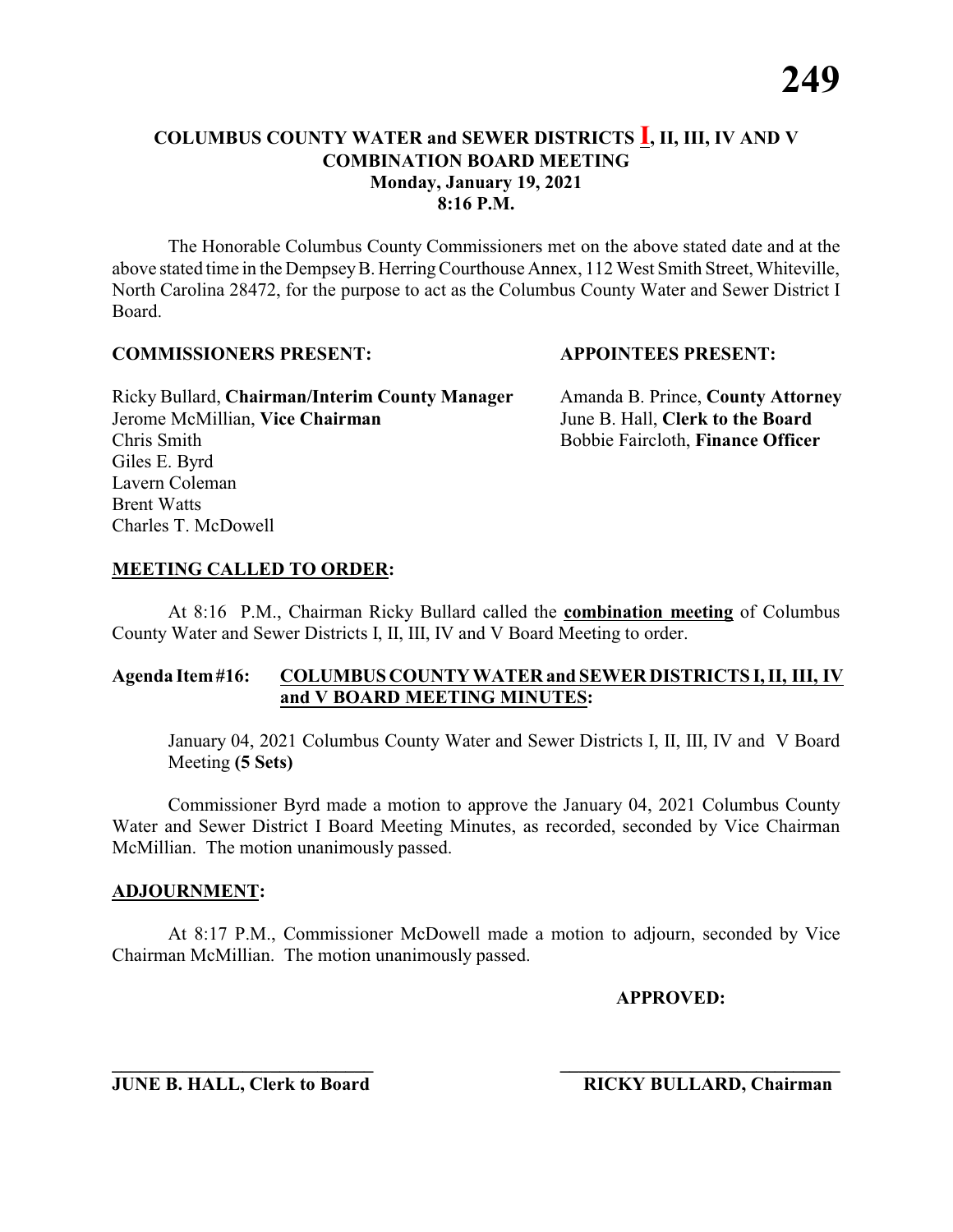The Honorable Columbus County Commissioners met on the above stated date and at the above stated time in the DempseyB. HerringCourthouse Annex, 112 West Smith Street, Whiteville, North Carolina 28472, for the purpose to act as the Columbus County Water and Sewer District II Board.

#### **COMMISSIONERS PRESENT: APPOINTEES PRESENT:**

Ricky Bullard, **Chairman/Interim County Manager** Amanda B. Prince, **County Attorney** Jerome McMillian, **Vice Chairman** June B. Hall, **Clerk to the Board** Chris Smith Bobbie Faircloth, **Finance Officer** Giles E. Byrd Lavern Coleman Brent Watts Charles T. McDowell

### **MEETING CALLED TO ORDER:**

At 8:16 P.M., Chairman Ricky Bullard called the **combination meeting** of Columbus County Water and Sewer Districts I, II, III, IV and V Board Meeting to order.

### **Agenda Item#16: COLUMBUS COUNTY WATER and SEWER DISTRICTS I, II, III, IV and V BOARD MEETING MINUTES:**

January 04, 2021 Columbus County Water and Sewer Districts I, II, III, IV and V Board Meeting **(5 Sets)**

Commissioner Byrd made a motion to approve the January 04, 2021 Columbus County Water and Sewer District II Board Meeting Minutes, as recorded, seconded by Vice Chairman McMillian. The motion unanimously passed.

#### **ADJOURNMENT:**

At 8:17 P.M., Commissioner McDowell made a motion to adjourn, seconded by Vice Chairman McMillian. The motion unanimously passed.

**APPROVED:**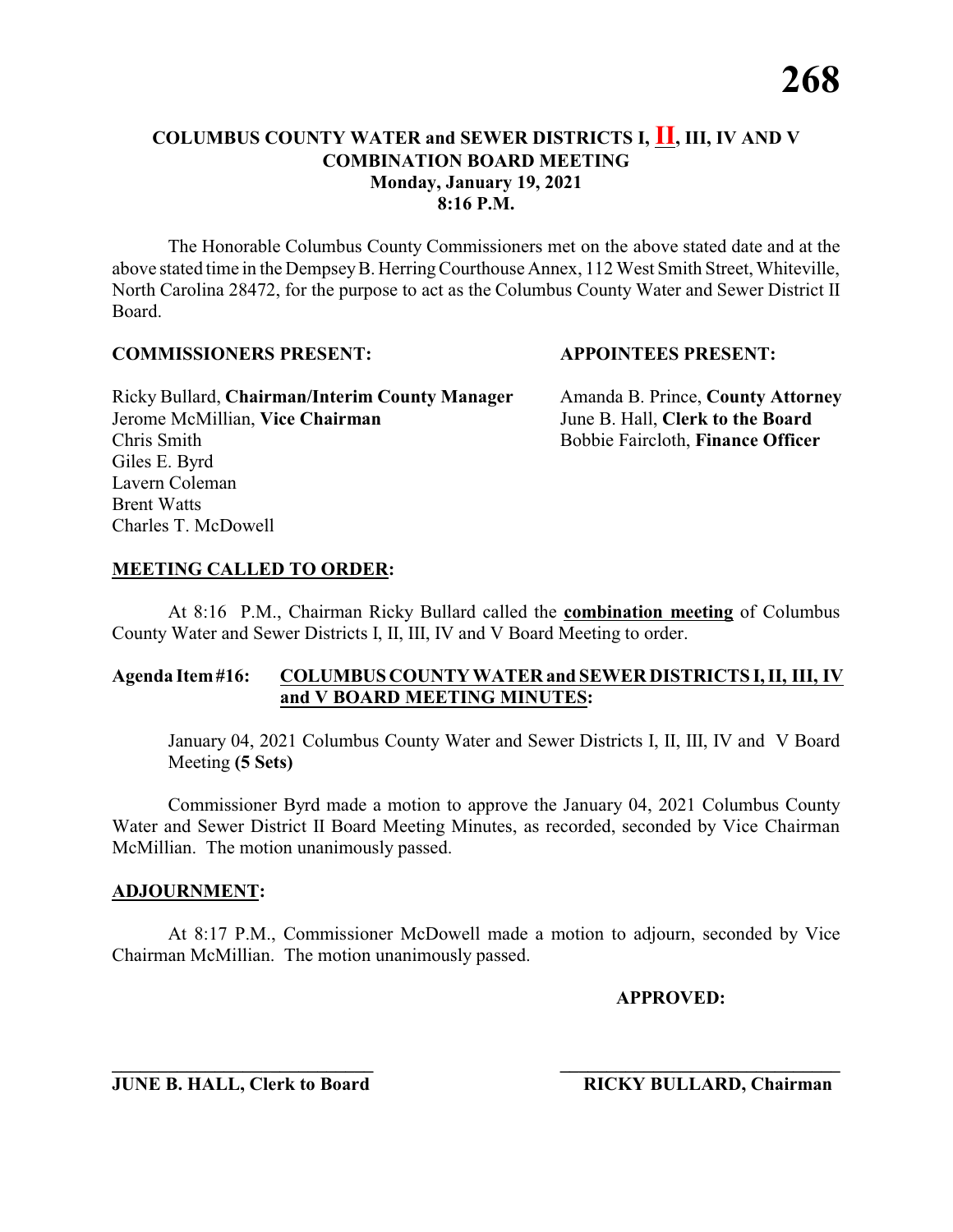The Honorable Columbus County Commissioners met on the above stated date and at the above stated time in the DempseyB. HerringCourthouse Annex, 112 West Smith Street, Whiteville, North Carolina 28472, for the purpose to act as the Columbus County Water and Sewer District III Board.

#### **COMMISSIONERS PRESENT: APPOINTEES PRESENT:**

Ricky Bullard, **Chairman/Interim County Manager** Amanda B. Prince, **County Attorney** Jerome McMillian, **Vice Chairman** June B. Hall, **Clerk to the Board** Chris Smith Bobbie Faircloth, **Finance Officer** Giles E. Byrd Lavern Coleman Brent Watts Charles T. McDowell

# **MEETING CALLED TO ORDER:**

At 8:16 P.M., Chairman Ricky Bullard called the **combination meeting** of Columbus County Water and Sewer Districts I, II, III, IV and V Board Meeting to order.

### **Agenda Item#16: COLUMBUS COUNTY WATER and SEWER DISTRICTS I, II, III, IV and V BOARD MEETING MINUTES:**

January 04, 2021 Columbus County Water and Sewer Districts I, II, III, IV and V Board Meeting **(5 Sets)**

Commissioner Byrd made a motion to approve the January 04, 2021 Columbus County Water and Sewer District III Board Meeting Minutes, as recorded, seconded by Vice Chairman McMillian. The motion unanimously passed.

#### **ADJOURNMENT:**

At 8:17 P.M., Commissioner McDowell made a motion to adjourn, seconded by Vice Chairman McMillian. The motion unanimously passed.

**APPROVED:**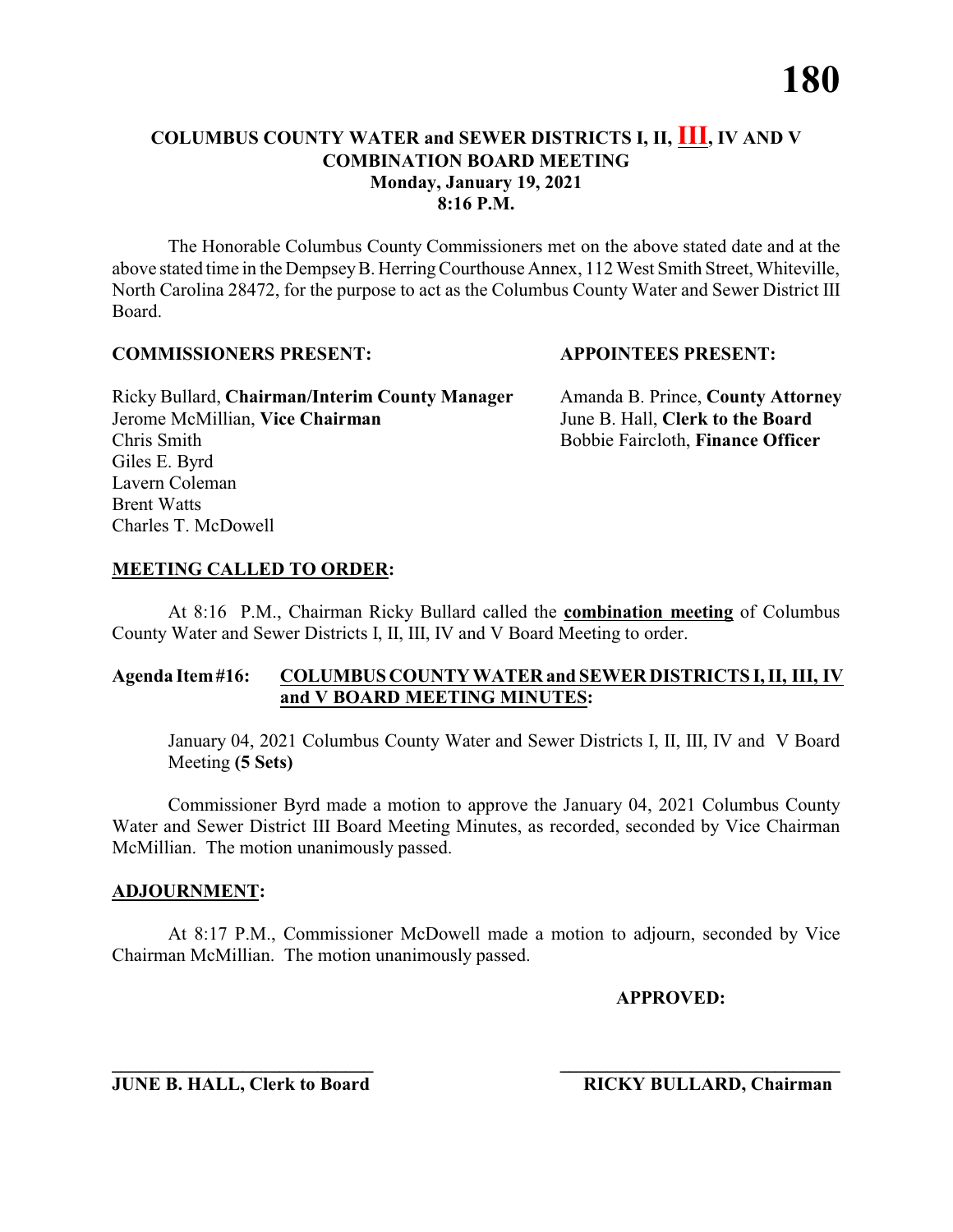The Honorable Columbus County Commissioners met on the above stated date and at the above stated time in the DempseyB. HerringCourthouse Annex, 112 West Smith Street, Whiteville, North Carolina 28472, for the purpose to act as the Columbus County Water and Sewer District IV Board.

#### **COMMISSIONERS PRESENT: APPOINTEES PRESENT:**

Ricky Bullard, **Chairman/Interim County Manager** Amanda B. Prince, **County Attorney** Jerome McMillian, **Vice Chairman** June B. Hall, **Clerk to the Board** Chris Smith Bobbie Faircloth, **Finance Officer** Giles E. Byrd Lavern Coleman Brent Watts Charles T. McDowell

### **MEETING CALLED TO ORDER:**

At 8:16 P.M., Chairman Ricky Bullard called the **combination meeting** of Columbus County Water and Sewer Districts I, II, III, IV and V Board Meeting to order.

### **Agenda Item#16: COLUMBUS COUNTY WATER and SEWER DISTRICTS I, II, III, IV and V BOARD MEETING MINUTES:**

January 04, 2021 Columbus County Water and Sewer Districts I, II, III, IV and V Board Meeting **(5 Sets)**

Commissioner Byrd made a motion to approve the January 04, 2021 Columbus County Water and Sewer District IV Board Meeting Minutes, as recorded, seconded by Vice Chairman McMillian. The motion unanimously passed.

#### **ADJOURNMENT:**

At 8:17 P.M., Commissioner McDowell made a motion to adjourn, seconded by Vice Chairman McMillian. The motion unanimously passed.

**APPROVED:**